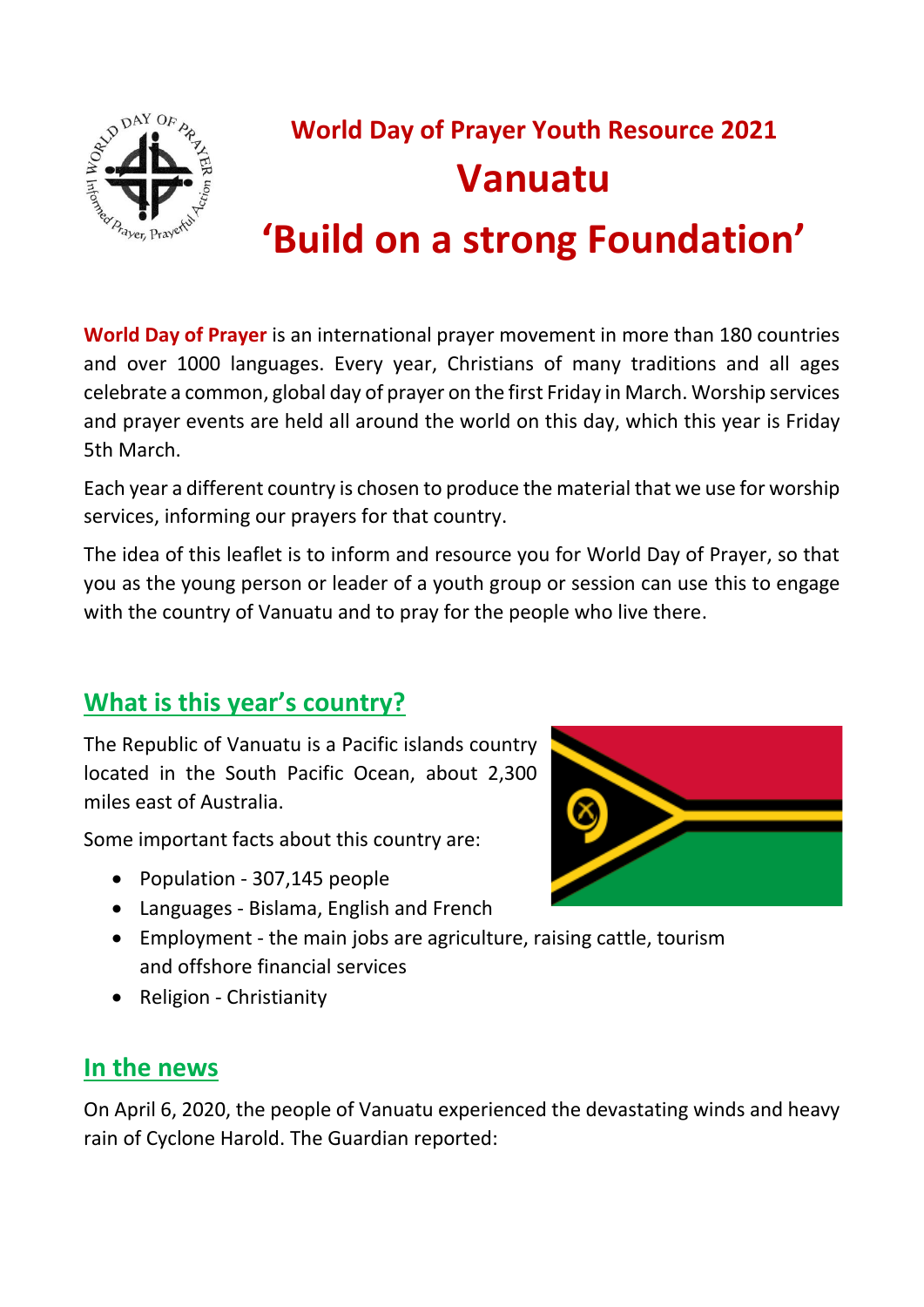*"The cyclone, which formed off Solomon Islands and led to the deaths of 27 people who were swept off a ferry in rough seas, went on to [flatten buildings and cause severe](https://www.theguardian.com/world/2020/apr/08/cyclone-harold-batters-fiji-on-path-of-destruction-through-pacific)  [flooding in Fiji and Tonga.](https://www.theguardian.com/world/2020/apr/08/cyclone-harold-batters-fiji-on-path-of-destruction-through-pacific) But it passed through the north of Vanuatu when it was at its strongest."*

Efforts to bring relief to the country after the cyclone were badly affected by Coronavirus because of fears of spreading the virus. People also had to gather in evacuation shelters, making it harder for any social distancing or preventative measures to be in place.

## **Prayer points**

- For the healing and mending of the country
- That Coronavirus does not spread far on the islands
- That World Day of Prayer 2021 will be able to go ahead
- That the people of Vanuatu will continue to have a strong foundation in Jesus and will continue to trust and believe in him, no matter what storms in life come their way

# **Extra materials (For small groups or conversation starters)**

Use these extra materials to inform young people or use them to have a time of prayer with your young people.

The team of women in Vanuatu who wrote the worship material for 2021 chose a parable Jesus told as their Biblical basis for worship. The theme 'Build on a strong foundation' comes from this parable, which comes at the end of a long collection of Jesus' teachings about how we should live:

#### **Matthew 7:22-33 Wise and Foolish Builders**

Jesus concluded, "Everyone who hears these words of mine and puts them into practice is like a wise person who built their house on rock. The rain came down, the streams rose, and the winds blew and beat against that house; yet it did not fall, because it had its foundation on the rock. But everyone who hears these words of mine and does not put them into practice is like a foolish person who built their house on sand. The rain came down, the streams rose, and the winds blew and beat against that house, and it fell with a great crash."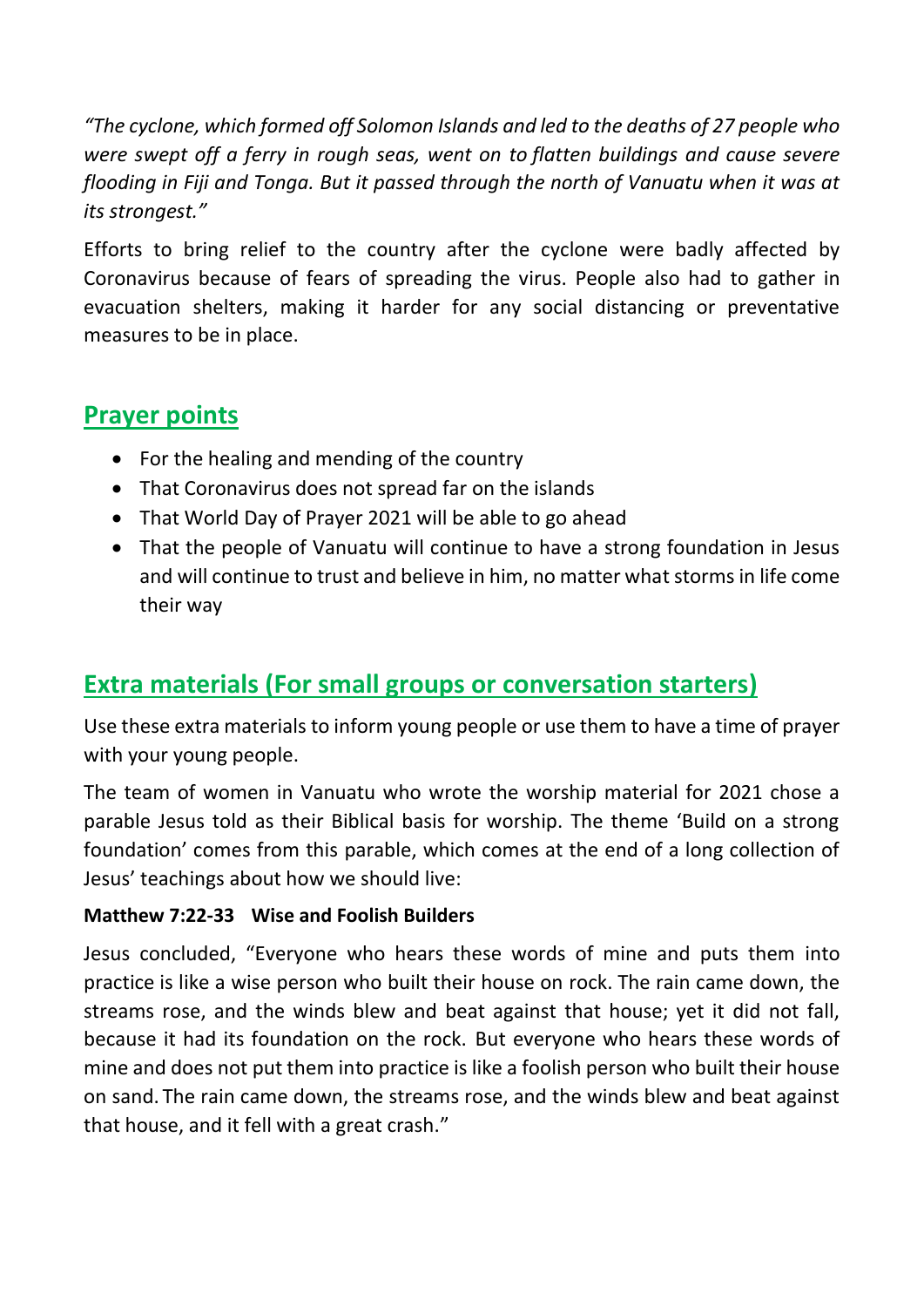#### **Reflection**

Over the past year our lives have been disrupted by the Coronavirus pandemic. Schools, shops and workplaces were closed; events were cancelled; all our familiar freedom was lost. It was a really strange time for most of us. We probably had to come up with a lot of things to entertain ourselves with, or have projects to do around our homes. We couldn't even go and see our families or friends which made it so difficult for us all.

In his story about the house builders, Jesus is encouraging us to have a strong foundation in our lives. When the storms of life come, just like the coronavirus pandemic, we can become windswept and broken inside. We need a strong foundation to base our lives upon. Jesus can be that foundation for our lives if we discover more about what he said and did, trust him more deeply, and build our lives with him at the centre.

#### **Questions for reflection and discussion**

- 1. How did you feel during the time the pandemic was at its worst? What worried you or reassured you? What helped you to get through the pandemic?
- 2. What is important to you in your life at the moment? Do you think of your life as having a "foundation"? What would you like to say to Jesus as he encourages you to build your life on his example?
- 3. What other stories or teaching of Jesus have you already found helpful and worth remembering? What do you think is his best advice? What do you wish he had said more about?

For the people in Vanuatu, we pray that they will also have that strong foundation in Jesus as they try to rebuild their homes and continue to deepen their faith.

#### **Prayer activities**

#### **Use these to help focus your prayers for Vanuatu and for yourself.**

- Perhaps you would find it helpful to do a construction activity in some way while you pray. You could use Lego, bricks or arts and crafts materials to symbolise the rock and the house wisely built there. Pray that God will continue to help you to strengthen that foundation in Jesus.
- Perhaps you could write a prayer for the people of Vanuatu. It could take the form of an acrostic poem, using the word 'foundation' or 'wisdom' or 'rebuilding'.